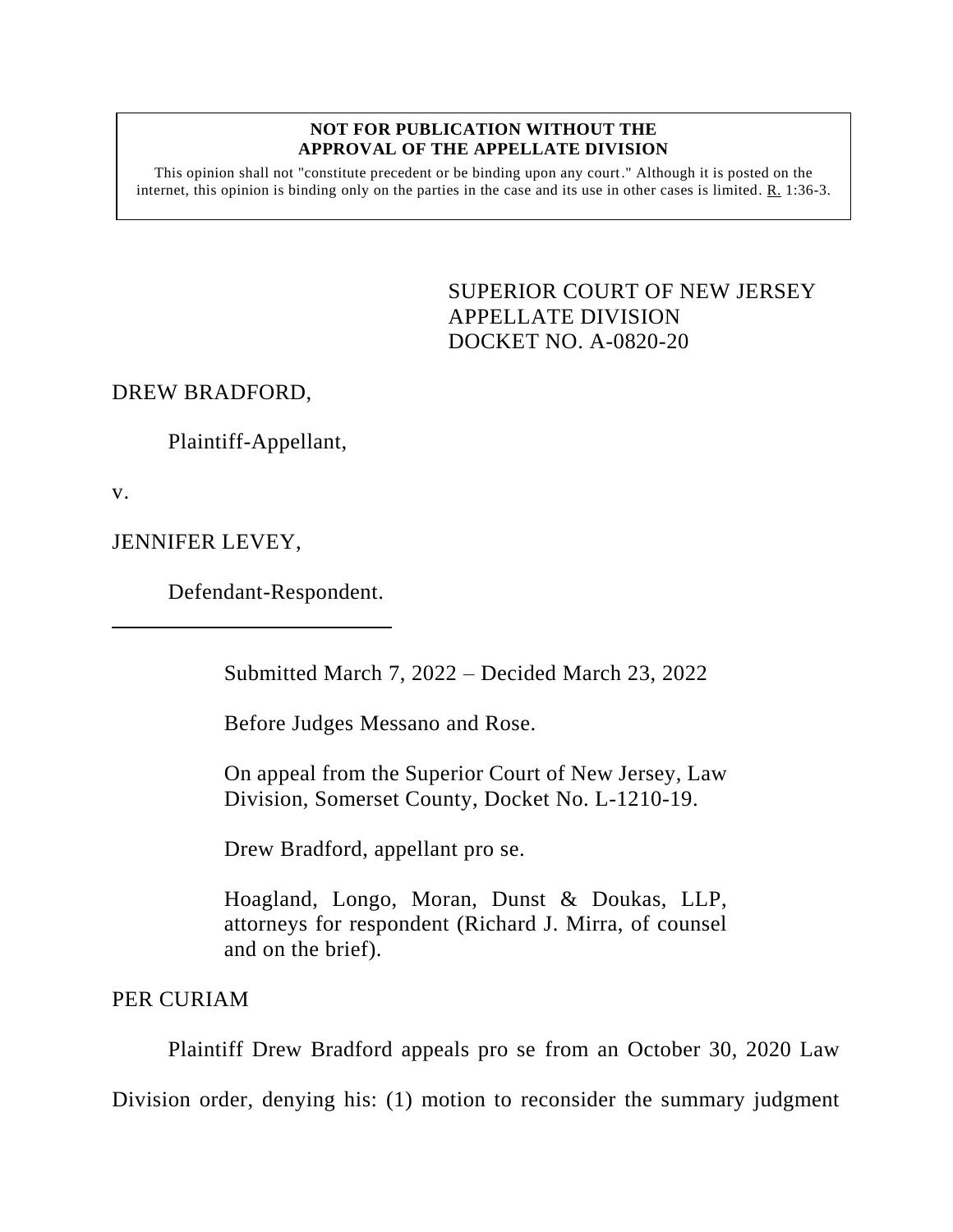dismissal of the intentional infliction of emotional distress (IIED) count of his third amended complaint against defendant Jennifer Levey; and (2) motions for leave to file sixth and seventh amended complaints. We affirm.

We summarize the pertinent facts from the motion record in a light most favorable to plaintiff as the non-moving party. See R. 4:46-2 $(c)$ ; Brill v. Guardian Life Ins. Co. of Am., 142 N.J. 520, 540 (1995). We set forth only that portion of the protracted procedural history relevant to this appeal.

The parties were residents of a Bedminster condominium complex; their apartments shared a common wall. On July 1, 2019, the parties executed a settlement agreement resolving two previous lawsuits filed by plaintiff against his prior landlord, related entities, defendant, and other individuals. Plaintiff agreed to release defendant from all claims – including IIED – that occurred prior to "the signing of th[e] release."

Nonetheless, on September 17, 2019, plaintiff filed, pro se, a four-count complaint against defendant, alleging physical assault, negligent infliction of emotional distress, IIED, and tort. The complaint recited multiple incidents between May 2017 and September 8, 2019, during which defendant allegedly disturbed the quiet enjoyment of plaintiff's apartment in various ways. As one notable example, plaintiff claimed defendant "loudly knock[ed] on [his] hollow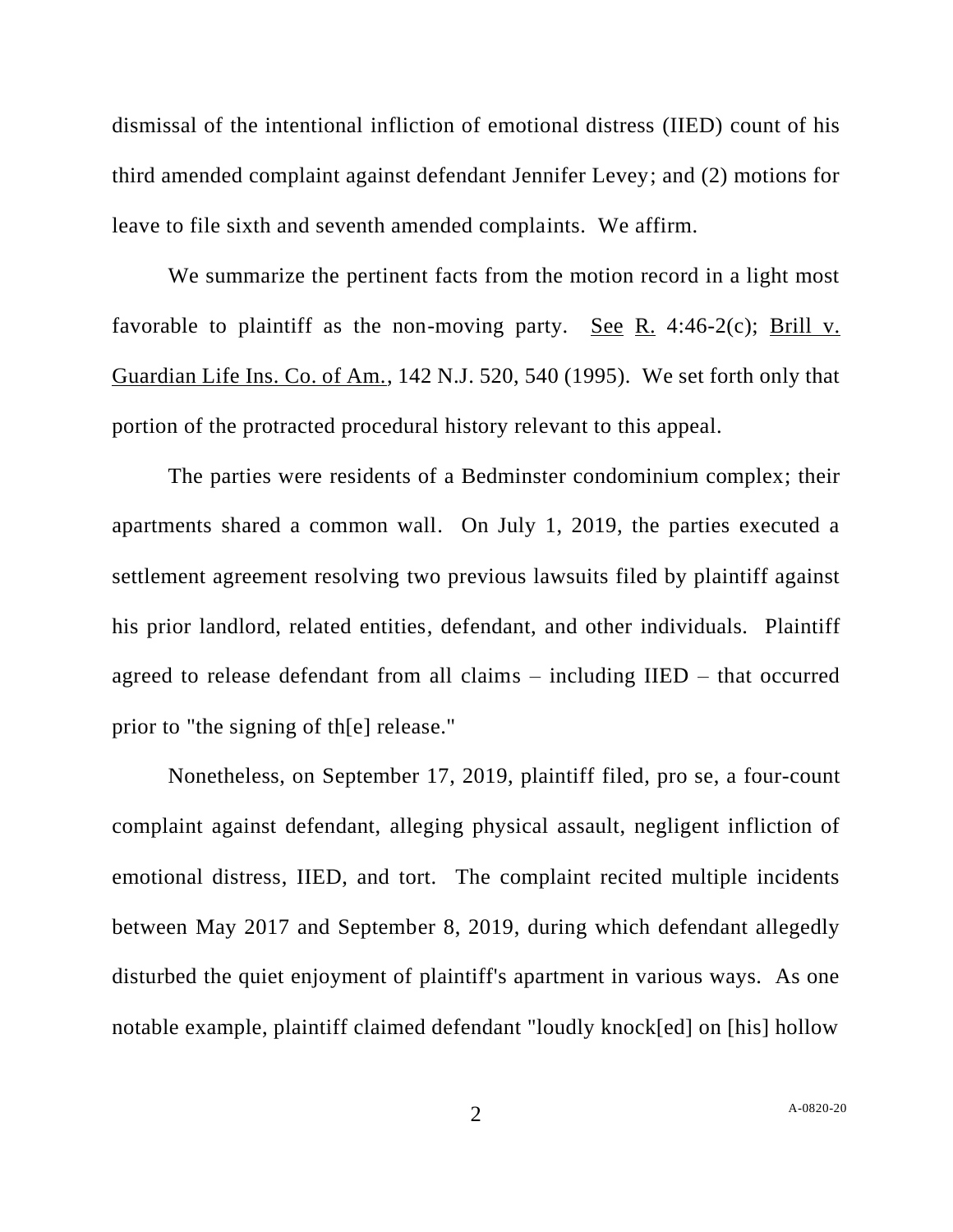metal door at all hours of the night," causing him to awaken and "ingest medicine to correct [his] racing heart."

Defendant thereafter answered plaintiff's complaint and asserted thirty affirmative defenses, including the entire controversy doctrine barred the complaint for "fail[ure] to bring all related claims against this defendant in his prior lawsuit against this defendant." Plaintiff twice amended his complaint, filing his third amended complaint on March 20, 2020. Retaining the same four counts as plaintiff's original complaint, the third amended complaint redacted all alleged incidents prior to July 2019.

In May 2020, defendant moved for summary judgment, apparently seeking dismissal of all counts as a matter of  $law$ .<sup>1</sup> Following oral argument, the Somerset County assignment judge issued a compelling statement of reasons, accompanying an August 13, 2020 order. The judge analyzed each of plaintiff's claims in view of the governing law, dismissing the complaint in its entirety.

<sup>&</sup>lt;sup>1</sup> In response to our request for the transcripts of the hearings, plaintiff advised the motion hearings were limited to argument. See R. 2:5-3(b) (providing the transcript of proceedings must not include "legal arguments by counsel unless a question with respect thereto is raised on appeal").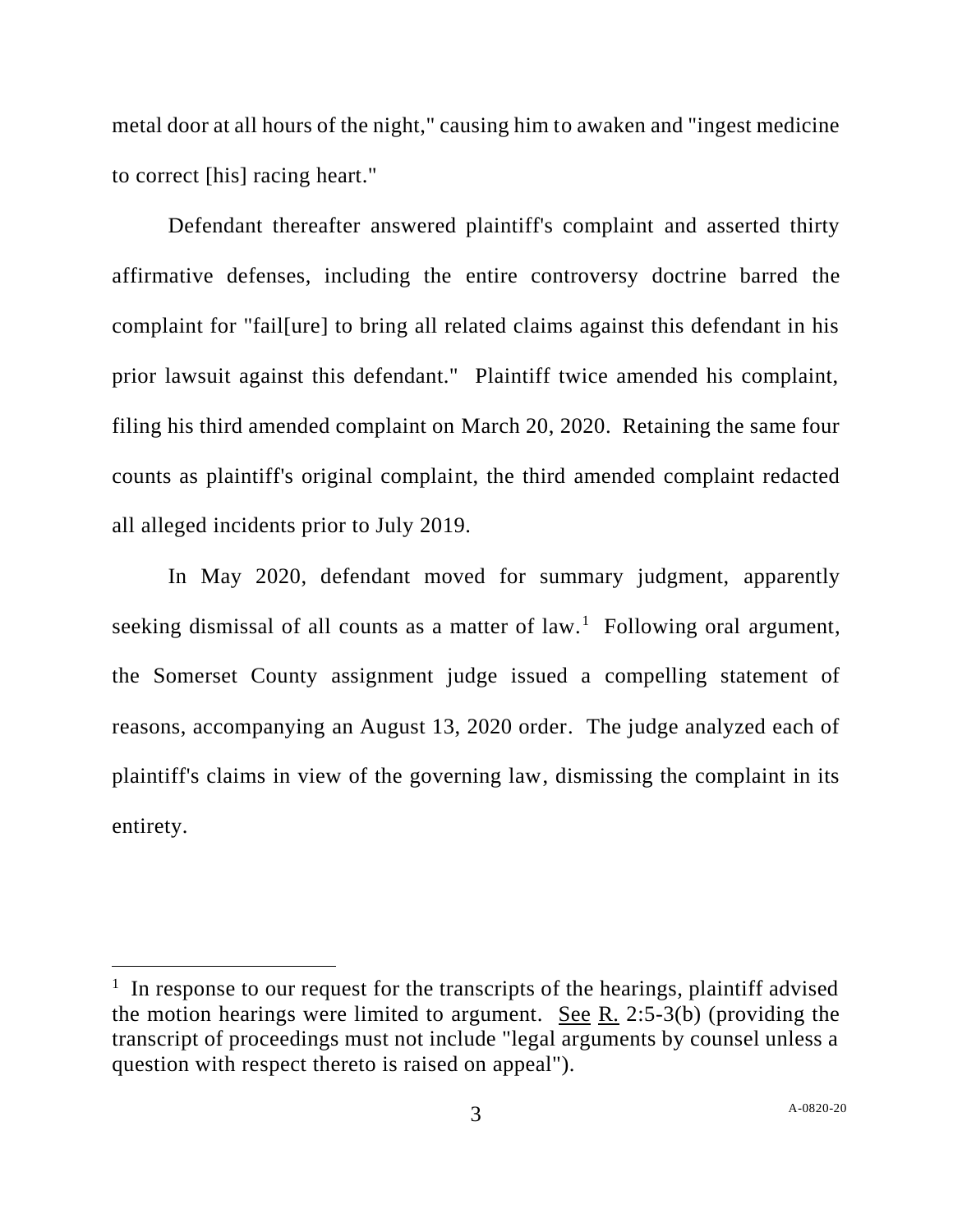Pertinent to this appeal, the judge analyzed plaintiff's allegations against defendant in view of the elements of an IIED cause of action and found "the conduct alleged by [p]laintiff simply fail[ed] to rise to the level required to successfully assert a claim for [IIED]." Citing the Court's decision in Buckley v. Trenton Sav. Fund Soc'y., 111 N.J. 355, 366-67 (1988), the judge found "[d]efendant's alleged conduct [wa]s not 'extreme and outrageous,' 'atrocious,' or 'utterly intolerable in a civilized community' but rather is harassing and noisegenerating behavior stemming from a neighborly dispute." Accordingly, the judge dismissed the IIED claim.

On August 21, 2020, plaintiff moved for reconsideration of the summary judgment dismissal of his IIED claim and leave to file a sixth amended complaint.<sup>2</sup> On September 11, 2020, plaintiff moved for leave to file a seventh amended complaint.

Following argument, the assignment judge denied plaintiff's motions. The judge issued a fourteen-page written statement of reasons, accompanying an October 30, 2020. Regarding plaintiff's motion for reconsideration, the judge

<sup>&</sup>lt;sup>2</sup> Apparently, plaintiff had moved for leave to file fourth and fifth amended complaints while defendant's summary judgment motion was pending. During that timeframe, defendant's motion was improvidently granted and thereafter vacated when the court determined plaintiff had not been served. Defendant's motion was adjourned several times until the August 13, 2020 return date.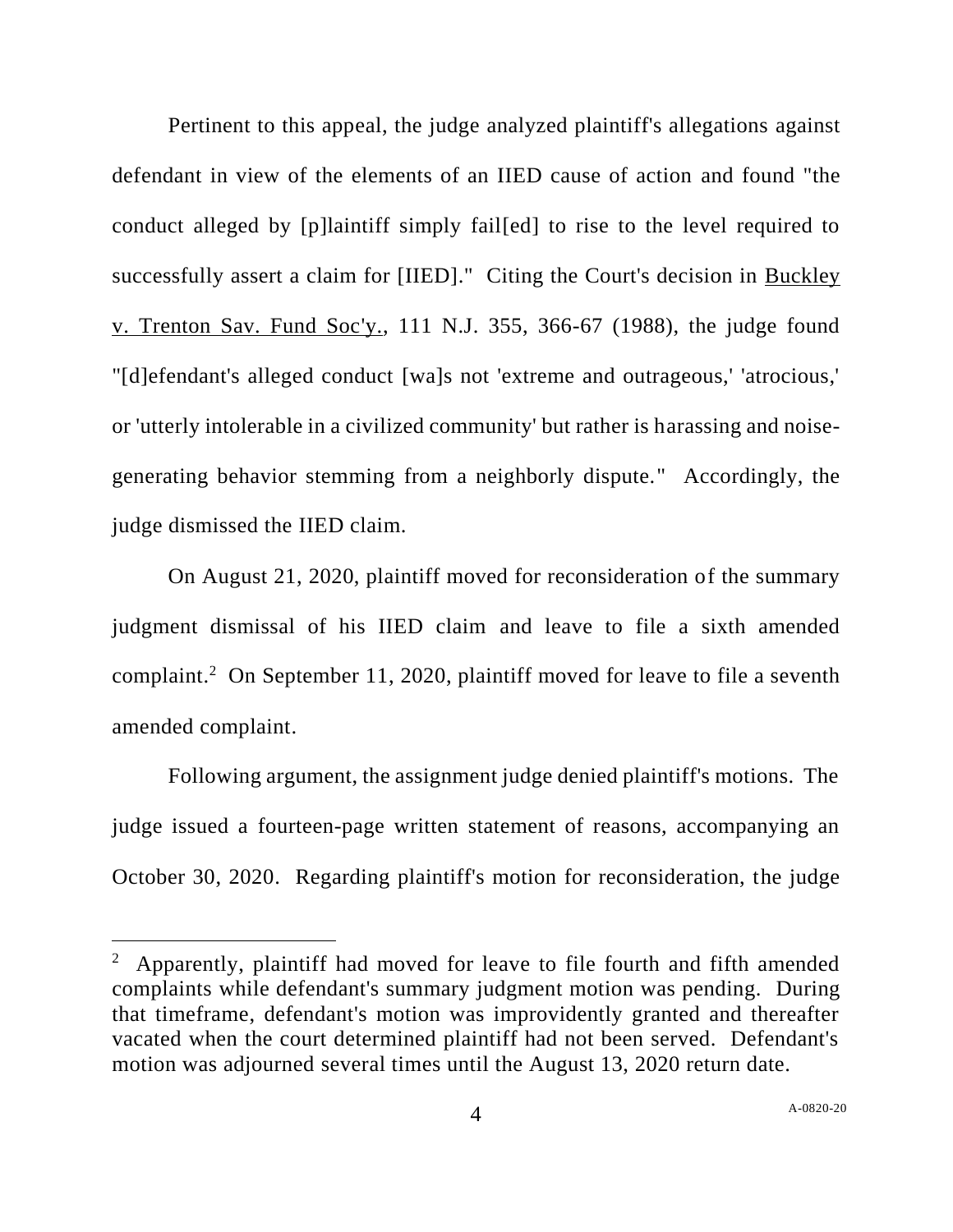found plaintiff's "rambling stream of consciousness diatribe" reiterated the "same factual contentions," previously considered by the court.

Nonetheless, the judge thoughtfully considered plaintiff's implicit argument that his "medical and physical disabilities" should be afforded "some deference." Acknowledging those conditions garnered "sympathy from a 'human standpoint,'" the judge found "those circumstances do not change the legal analysis that applies whether the conduct in issue is 'extreme and outrageous' and 'utterly intolerable in a civilized community'" pursuant to the governing law. Buckley, 111, N.J. at 366-67; see also Ingraham v. Ortho-McNeil Pharmaceutical, 422 N.J. Super. 12, 21-22 (App. Div. 2011). The judge concluded plaintiff failed to meet the standard for reconsideration. See Palombi v. Palombi, 414 N.J. Super. 274, 288 (App. Div. 2010) (recognizing reconsideration "is not appropriate merely because a litigant is dissatisfied with a decision of the court or wishes to reargue a motion").

Turning to plaintiff's motions for leave to file sixth and seventh amended complaints, the judge considered the "futility of the amendment[s]" under Rule 4:9-1. Regarding plaintiff's application to add a count for civil harassment in his proposed sixth amended complaint, the judge aptly recognized "New Jersey does not recognize a claim for civil harassment." As to plaintiff's proposed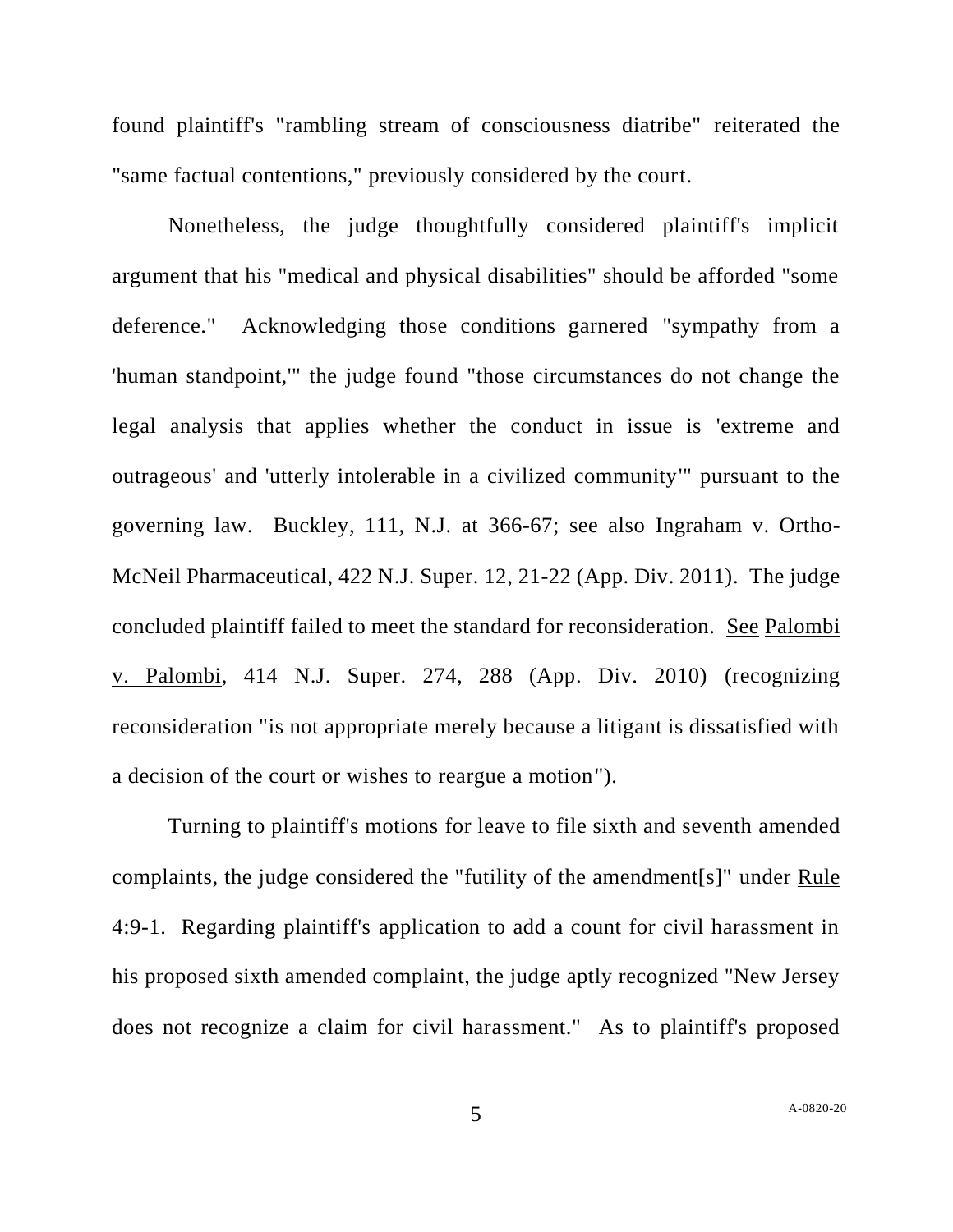seventh amended complaint, the judge noted "some new factual claims" were asserted "but the rambling and duplicative claims appear[ed] to be, for all intents and purposes, indistinguishable from the [s]ixth [a]mended [c]omplaint." The judge concluded the court afforded plaintiff "more bites at the apple" than it "would normally allow." This appeal followed.

In his merits brief on appeal, plaintiff raises the following points for our consideration:

> I. THE TRIAL COURT ERRED WRITING THERE "IS NO COPY OF THE SEVENTH AMENDED COMPLAINT."

> II. THE TRIAL COURT ERRED THAT PLAINTIFF DID NOT ESTABLISH DEFENDANT'S CONDUCT TO BE A PROXIMATE CAUSE OF PLAINTIFF'S EMOTIONAL DISTRESS.

> III. THE TRIAL COURT ERR[ED] WRITING "PLAINTIFF ADMITS THAT DEFENSE COUNSEL ACTUALLY PROVIDED HIM WITH A COPY OF THE DECISION.["] (INGRAHAM) (SEE PLAINTIFF'S CERTIFICATION IN SUPPORT OF HIS MOTION FOR LEAVE TO FILE A SECOND [AMENDED] COMPLAINT). SECOND [SIC], AT ORAL ARGUMENT PLAINTIFF DID NOT ARGUE OR ASSERT THAT HE OPPOSED THE COURT HEARING THE MOTION BECAUSE HE WAS UNABLE TO PERFORM LEGAL RESEARCH).

IV. THE TRIAL COURT ERRED BY COMMON SENSE SAYING, "PLAINTIFF HAS CHOSEN TO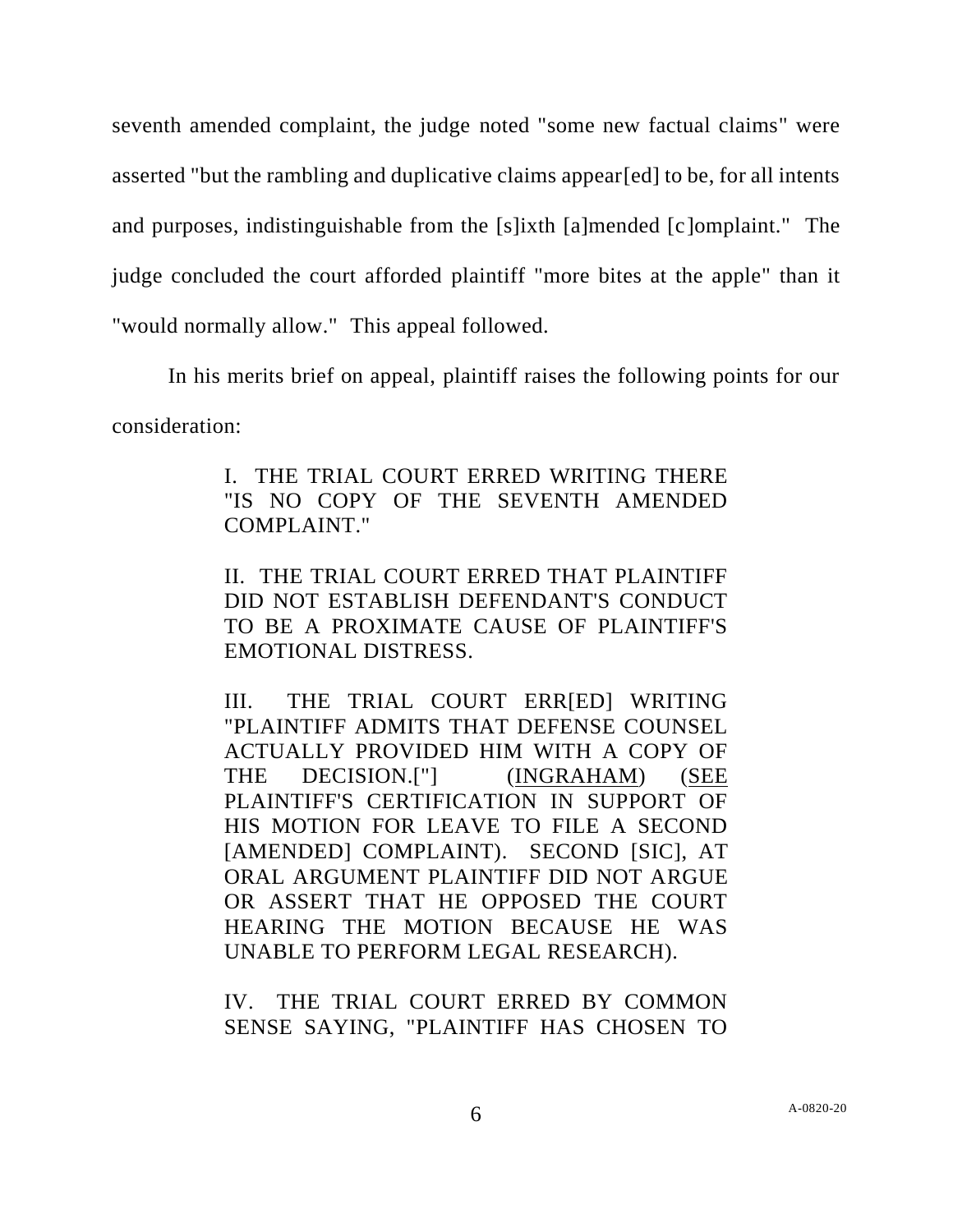PROCEED AS A SELF[-]REPRESENTED LITIGANT."

V. RATHER THAN BE REPETITIVE, LET US COMBINE THE NEXT TWO ISSUES. THE TRIAL COURT SAYS THAT "THIS ISSUE IS ANOTHER REQUEST FOR THIS COURT TO RECONSIDER PRIOR RULINGS." . . . [SIX]TH & [SEVEN]TH AMENDED COMPLAINTS ARE INDISTINGUISHABLE.

In his reply brief, plaintiff further contends:

1. HONORABLE [ASSIGNMENT JUDGE] AND [DEFENDANT] CONTRADICT IN, AT LEAST ONE JUNCTURE, SINCE THEY BOTH EITHER GRANTED OR PAID IN SETTLEMENT TO [PLAINTIFF] FOR "INTENTIONAL INFLICTION OF EMOTIONAL DISTRESS."

2. [DEFENDANT] REFERS TO THE SETTLEMENT THREE TIMES IN THEIR BRIEF, EVEN FALSIFYING THE SETTLEMENT. THUS, [PLAINTIFF] REFERRED TO THE SAME SETTLEMENT IN HIS LEGAL ARGUMENT # [ONE], AND HE CONTINUES TO HEREIN, TO REBUTE [SIC] [DEFENDANT'S] FALSEHOOD REGARDING THE SETTLEMENT.

3. [DEFENDANT] COMPLAINS OF THERE BEING NO TRANSCRIPT.

4. KNOWING [PLAINTIFF] WAS SUFFERING FROM A HEART CONDITION AND THAT [DEFENDANT'S] NOISE ATTACKS AT ALL HOURS OF THE NIGHT THROUGH A HOLLOW METAL DOOR ONLY [SEVEN] FEET FROM [PLAINTIFF]'S BED WERE CAUSATION OF